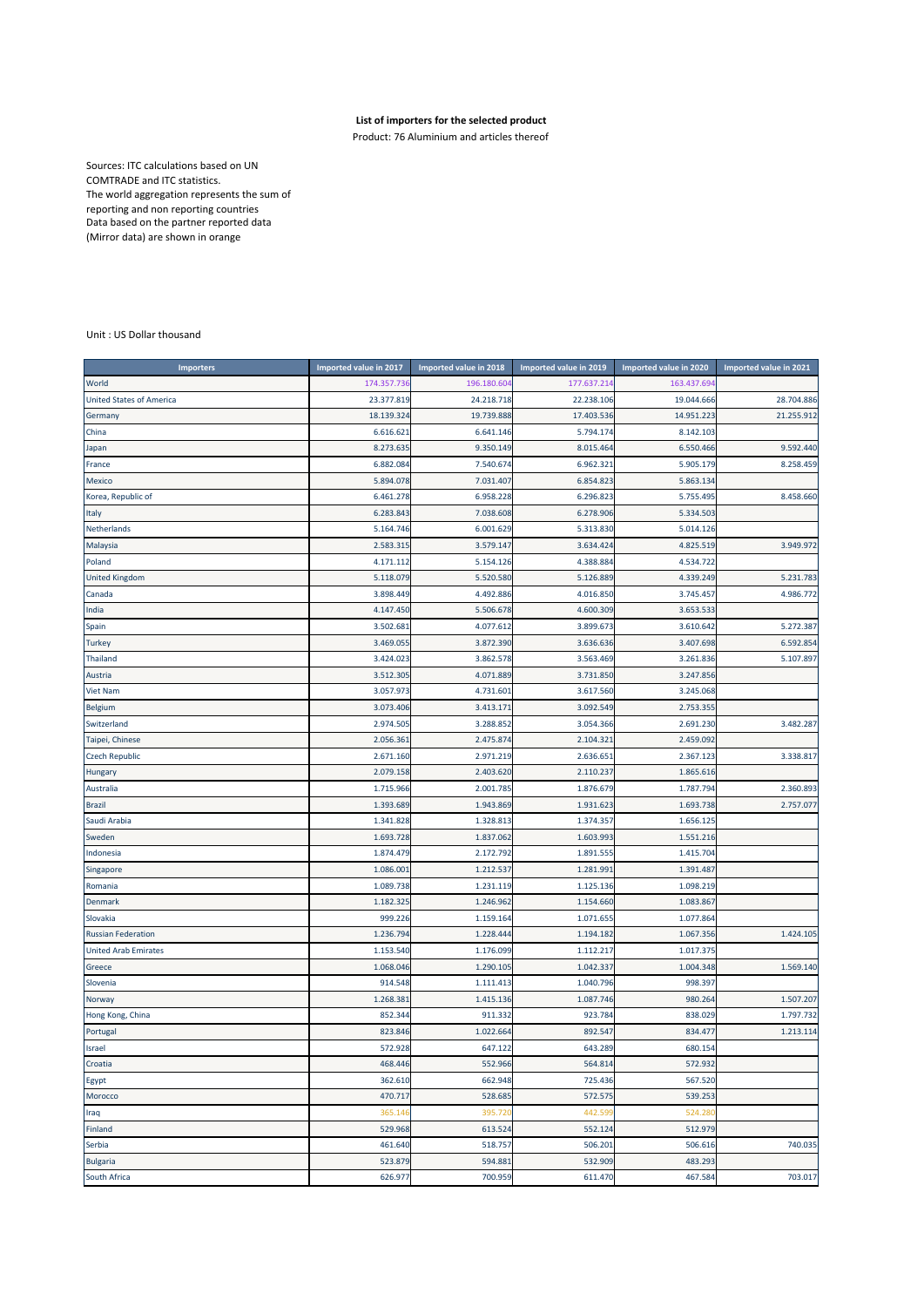| Ireland                         | 350.417 | 428.059            | 464.852 | 421.936 | 475.644 |
|---------------------------------|---------|--------------------|---------|---------|---------|
| Luxembourg                      | 539.344 | 577.322            | 479.505 | 418.822 |         |
| Cambodia                        | 223.487 | 269.938            | 371.652 | 394.988 |         |
| Chile                           | 390.841 | 435.152            | 417.509 | 393.116 | 626.602 |
| Algeria                         | 489.892 | 540.56             | 427.91  | 376.440 |         |
| Ukraine                         | 368.610 | 396.711            | 401.865 | 376.350 |         |
| Bangladesh                      | 388.67  | 445.06             | 415.03  | 366.57  |         |
| Pakistan                        | 373.671 | 375.703            | 344.072 | 355.854 |         |
| Colombia                        | 407.577 | 444.858            | 383.214 | 349.335 |         |
|                                 |         |                    |         | 343.379 |         |
| Philippines                     | 491.179 | 520.150<br>198.540 | 485.229 | 340.188 |         |
| Nigeria                         | 212.602 |                    | 228.943 |         |         |
| <b>Belarus</b>                  | 345.413 | 362.992            | 356.675 | 333.243 |         |
| Kazakhstan                      | 237.523 | 272.292            | 299.383 | 311.414 |         |
| Argentina                       | 345.457 | 403.777            | 316.827 | 303.696 | 420.741 |
| Iran, Islamic Republic of       | 336.142 | 251.123            |         | 297.446 |         |
| Lithuania                       | 212.718 | 273.032            | 261.467 | 288.989 | 360.284 |
| Oman                            | 298.101 | 253.986            | 258.12  | 265.04  |         |
| New Zealand                     | 256.925 | 276.901            | 263.338 | 252.037 | 411.863 |
| Uzbekistan                      | 115.181 | 169.843            | 227.721 | 245.351 |         |
| Kuwait                          | 264.846 | 649.015            | 303.699 | 237.709 |         |
| Bosnia and Herzegovina          | 169.776 | 221.919            | 235.923 | 217.011 |         |
| <b>Tunisia</b>                  | 242.632 | 276.190            | 258.474 | 206.55  |         |
| Peru                            | 169.848 | 190.440            | 206.374 | 206.536 |         |
| Estonia                         | 159.708 | 197.535            | 198.768 | 200.605 | 252.277 |
| Dominican Republic              | 131.703 | 170.11             | 170.304 | 170.189 |         |
| Ghana                           | 125.597 | 121.423            | 81.503  | 169.43  |         |
| Guatemala                       | 159.783 | 177.379            | 188.864 | 161.908 |         |
| Jordan                          | 168.935 | 198.214            | 190.278 | 160.750 |         |
| Ethiopia                        | 147.439 | 104.983            | 108.720 | 154.041 |         |
| Qatar                           | 186.373 | 187.674            | 149.075 | 152.886 |         |
| Myanmar                         | 107.790 | 121.969            | 124.264 | 129.242 |         |
| <b>Bahrain</b>                  | 395.118 | 349.051            | 315.231 | 124.052 |         |
| Kenya                           | 137.723 | 150.964            | 125.970 | 110.500 |         |
| Paraguay                        | 106.376 | 105.458            | 104.487 | 110.370 | 187.035 |
| Iceland                         | 131.522 | 140.207            | 137.498 | 106.933 |         |
| Costa Rica                      | 134.709 | 129.674            | 126.996 | 106.041 |         |
| Sri Lanka                       | 111.932 |                    | 146.362 | 102.849 |         |
| Armenia                         | 93.990  | 95.932             | 107.983 | 102.001 |         |
| Yemen                           | 36.86   | 64.17              | 86.13   | 96.97   |         |
| Latvia                          | 101.539 | 118.31             | 111.965 | 96.016  | 150.337 |
| Nepal                           | 89.835  | 111.374            | 111.326 | 93.112  |         |
| Azerbaijan                      | 71.542  | 86.716             | 93.029  | 92.786  |         |
| Ecuador                         | 120.870 | 119.876            | 111.883 | 92.071  |         |
| Tanzania, United Republic of    | 42.887  | 61.253             | 77.248  | 87.031  |         |
| Palestine, State of             | 66.449  | 80.639             | 82.972  | 84.628  |         |
| Libya, State of                 | 39.965  | 87.250             | 94.409  | 83.673  |         |
| Albania                         | 79.603  | 88.161             | 84.774  | 82.085  |         |
| El Salvador                     | 90.101  | 99.467             | 89.166  | 79.015  |         |
| Panama                          | 143.533 | 149.462            | 130.261 | 78.236  |         |
| Bolivia, Plurinational State of | 71.481  | 79.289             | 96.978  | 76.710  | 95.004  |
| Macedonia, North                | 61.023  | 76.070             | 80.121  | 74.412  |         |
| Cameroon                        | 30.135  | 28.017             | 71.74   | 71.453  |         |
| Honduras                        | 60.674  | 67.290             | 60.979  | 68.880  |         |
| Cyprus                          | 49.060  | 62.998             | 60.465  | 66.141  |         |
| Lebanon                         | 194.795 | 180.753            | 138.470 | 65.340  |         |
| Georgia                         | 59.501  | 66.300             | 69.834  | 64.296  | 91.004  |
| Afghanistan                     | 114.727 | 24.066             | 53.720  | 62.176  |         |
| Côte d'Ivoire                   | 49.646  | 121.765            | 83.098  | 58.623  |         |
| Uruguay                         | 52.307  | 66.710             | 55.229  | 53.946  |         |
| Cuba                            | 102.636 | 108.976            | 80.26   | 53.454  |         |
| Turkmenistan                    | 48.443  | 18.17              | 28.30   | 53.248  |         |
| Senegal                         | 53.547  | 48.999             | 81.539  | 52.367  |         |
| Papua New Guinea                | 47.144  | 64.85              | 70.76   | 51.48   |         |
| Guinea                          | 27.48   | 32.99              | 38.05   | 49.526  |         |
| <b>Mauritius</b>                | 43.404  | 53.302             | 54.598  | 49.243  |         |
| Angola                          | 113.364 | 90.659             | 98.935  | 49.000  |         |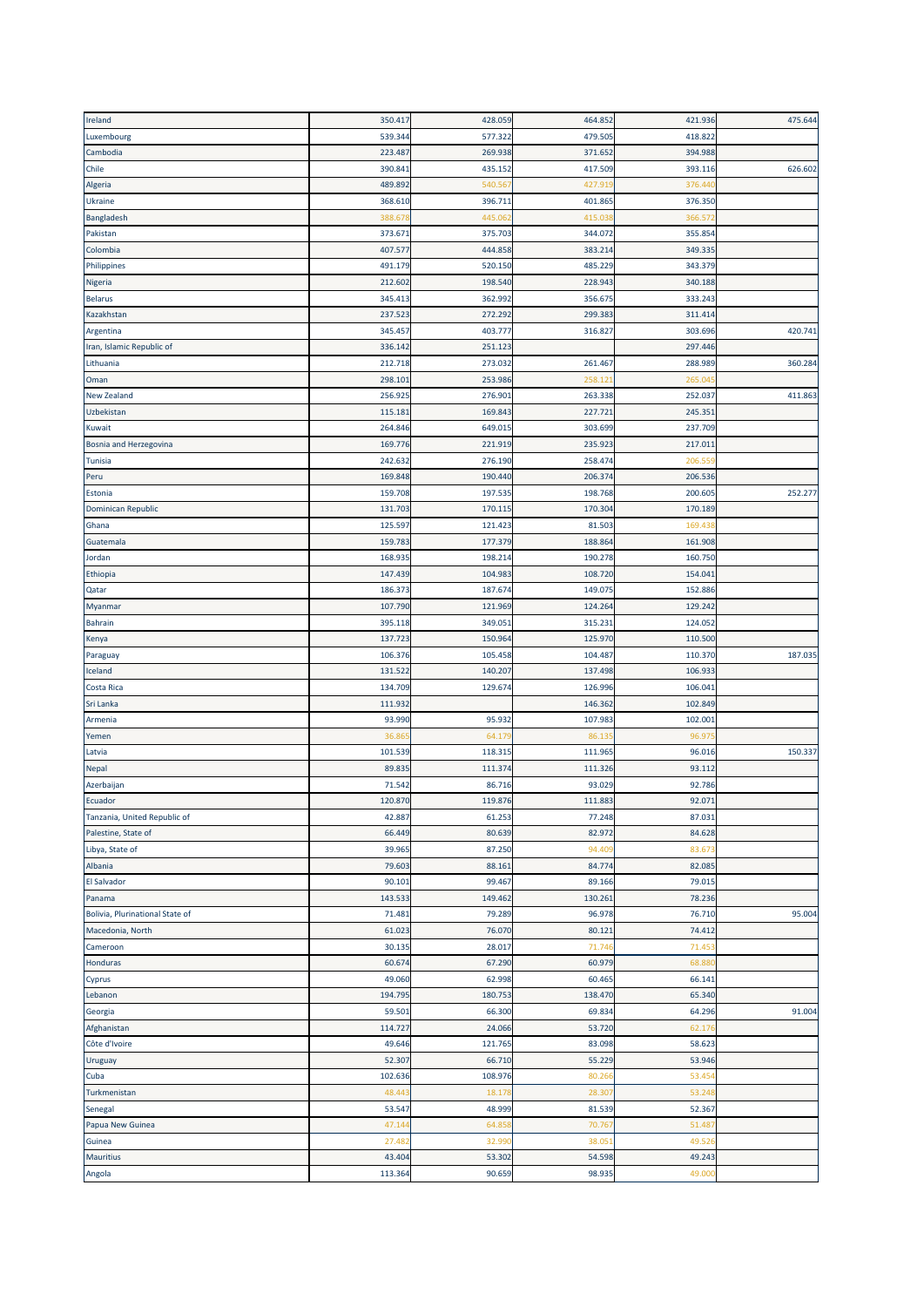| Sudan                                  | 54.487  | 44.383  | 51.739 | 48.26  |        |
|----------------------------------------|---------|---------|--------|--------|--------|
| Mozambique                             | 505.087 | 476.353 | 93.404 | 44.262 | 51.588 |
| Lao People's Democratic Republic       | 18.404  | 18.986  | 21.176 | 42.51  |        |
| Jamaica                                | 32.967  | 38.247  | 39.641 | 37.323 |        |
| Nicaragua                              | 47.790  | 37.23:  | 36.813 | 35.627 |        |
| Uganda                                 | 27.755  | 28.396  | 27.937 | 34.848 |        |
|                                        |         |         |        |        |        |
| Syrian Arab Republic                   | 46.42   | 58.94   | 47.69  | 33.72  |        |
| <b>Trinidad and Tobago</b>             | 34.263  | 35.60   | 34.726 | 32.18  |        |
| Moldova, Republic of                   | 26.352  | 31.477  | 33.137 | 31.030 |        |
| <b>Bahamas</b>                         | 56.654  | 45.042  | 49.748 | 30.502 |        |
| Montenegro                             | 25.463  | 29.808  | 33.075 | 29.624 |        |
| Zambia                                 | 25.710  | 39.134  | 44.804 | 29.62  |        |
| Djibouti                               | 26.62   | 28.58   | 32.51  | 29.40  |        |
| Kyrgyzstan                             | 34.377  | 21.892  | 24.43  | 27.618 |        |
| Zimbabwe                               | 18.01   | 28.026  | 14.351 | 26.45  |        |
| Malta                                  | 23.016  | 24.502  | 27.353 | 25.522 |        |
| Mongolia                               | 22.058  | 37.626  | 24.772 | 23.748 |        |
| Mali                                   | 12.656  | 20.14:  | 14.072 | 21.77  |        |
| Botswana                               | 22.047  | 17.527  | 35.682 | 21.165 |        |
| Namibia                                | 32.531  | 28.409  | 28.121 | 19.165 |        |
| Gabon                                  | 23.36   | 24.29   | 18.472 | 16.85  |        |
|                                        | 14.805  | 15.604  | 17.152 | 16.808 | 26.832 |
| Togo                                   |         |         |        |        |        |
| <b>Maldives</b>                        | 21.626  | 31.473  | 42.888 | 16.690 |        |
| Somalia                                | 10.82   | 15.23   | 15.80  | 16.25  |        |
| <b>French Polynesia</b>                | 16.060  | 18.490  | 18.533 | 15.655 |        |
| New Caledonia                          | 16.87   | 17.34   | 15.57  | 15.37  |        |
| Venezuela, Bolivarian Republic of      | 27.90   | 19.67   | 21.95  | 15.17  |        |
| Macao, China                           |         | 13.010  | 16.966 | 14.535 |        |
| Congo, Democratic Republic of the      | 14.130  | 13.373  | 13.504 | 14.380 |        |
| Fiji                                   | 16.776  | 19.413  | 16.489 | 14.350 |        |
| <b>Benin</b>                           | 10.147  | 11.156  | 10.726 | 14.104 |        |
| Mauritania                             | 6.027   | 4.213   | 17.707 | 13.838 | 2.869  |
| Madagascar                             | 13.842  | 18.049  | 16.681 | 13.592 | 13.648 |
| Tajikistan                             | 12.758  | 14.395  | 11.115 | 13.258 | 23.277 |
| Malawi                                 | 9.339   | 8.382   | 10.990 | 13.218 |        |
| <b>Barbados</b>                        | 12.107  | 11.628  | 11.808 | 12.888 |        |
| <b>Brunei Darussalam</b>               | 18.60   | 37.746  | 18.992 | 12.07  |        |
| Cayman Islands                         | 8.56    | 12.04   | 15.70  | 11.75  |        |
|                                        |         |         |        |        |        |
| Haiti                                  | 11.770  | 14.22   | 11.113 | 11.37  |        |
| Guyana                                 | 7.621   |         |        |        |        |
|                                        |         | 7.847   | 7.902  | 10.982 | 9.024  |
| <b>British Virgin Islands</b>          | 9.76    | 24.08   | 16.15  | 10.88  |        |
| <b>Burkina Faso</b>                    | 8.406   | 8.518   | 9.921  | 9.534  |        |
| Sierra Leone                           | 2.917   | 4.185   | 12.675 | 9.39   |        |
| Aruba                                  | 11.178  | 7.599   | 11.007 | 9.283  |        |
| Liberia                                | 5.810   | 11.30   | 8.717  | 8.98   |        |
| Niger                                  | 9.361   | 8.982   | 24.193 | 8.860  |        |
| Congo                                  | 20.169  | 27.151  | 11.139 | 8.808  | 13.023 |
| Curaçao                                | 11.465  | 13.415  | 10.725 | 8.721  |        |
|                                        | 93.01   | 108.42  | 14.88  | 8.71   |        |
| Free Zones<br><b>Equatorial Guinea</b> | 11.428  | 8.69    | 7.296  | 8.35   |        |
|                                        |         |         |        |        |        |
| <b>Turks and Caicos Islands</b>        | 5.610   | 7.97    | 6.341  | 8.23   |        |
| Belize                                 | 7.074   | 7.394   | 9.803  | 8.151  | 10.856 |
| Suriname                               | 8.267   | 6.028   | 7.067  | 8.028  |        |
| Rwanda                                 | 25.584  | 18.270  | 24.810 | 8.00   |        |
| Andorra                                | 7.619   | 8.076   | 8.82   | 7.70   |        |
| <b>Faroe Islands</b>                   | 7.539   | 8.629   | 8.526  | 7.46   |        |
| Cabo Verde                             | 6.741   | 7.883   | 9.844  | 6.746  |        |
| Greenland                              | 5.157   | 5.726   | 5.291  | 6.488  |        |
| Antigua and Barbuda                    | 5.735   | 6.894   | 8.507  | 6.477  |        |
| Seychelles                             | 16.727  | 7.544   | 7.042  | 6.352  |        |
| Lesotho                                | 6.848   | 3.597   | 4.519  | 6.115  |        |
| Bermuda                                | 5.227   | 8.592   | 8.991  | 5.901  |        |
| Eswatini                               | 8.912   | 7.816   | 7.166  | 5.870  |        |
| Gibraltar                              | 4.86    | 6.49    | 6.99   | 5.13   |        |
| Solomon Islands                        | 3.603   | 5.946   | 3.87   | 4.61   |        |